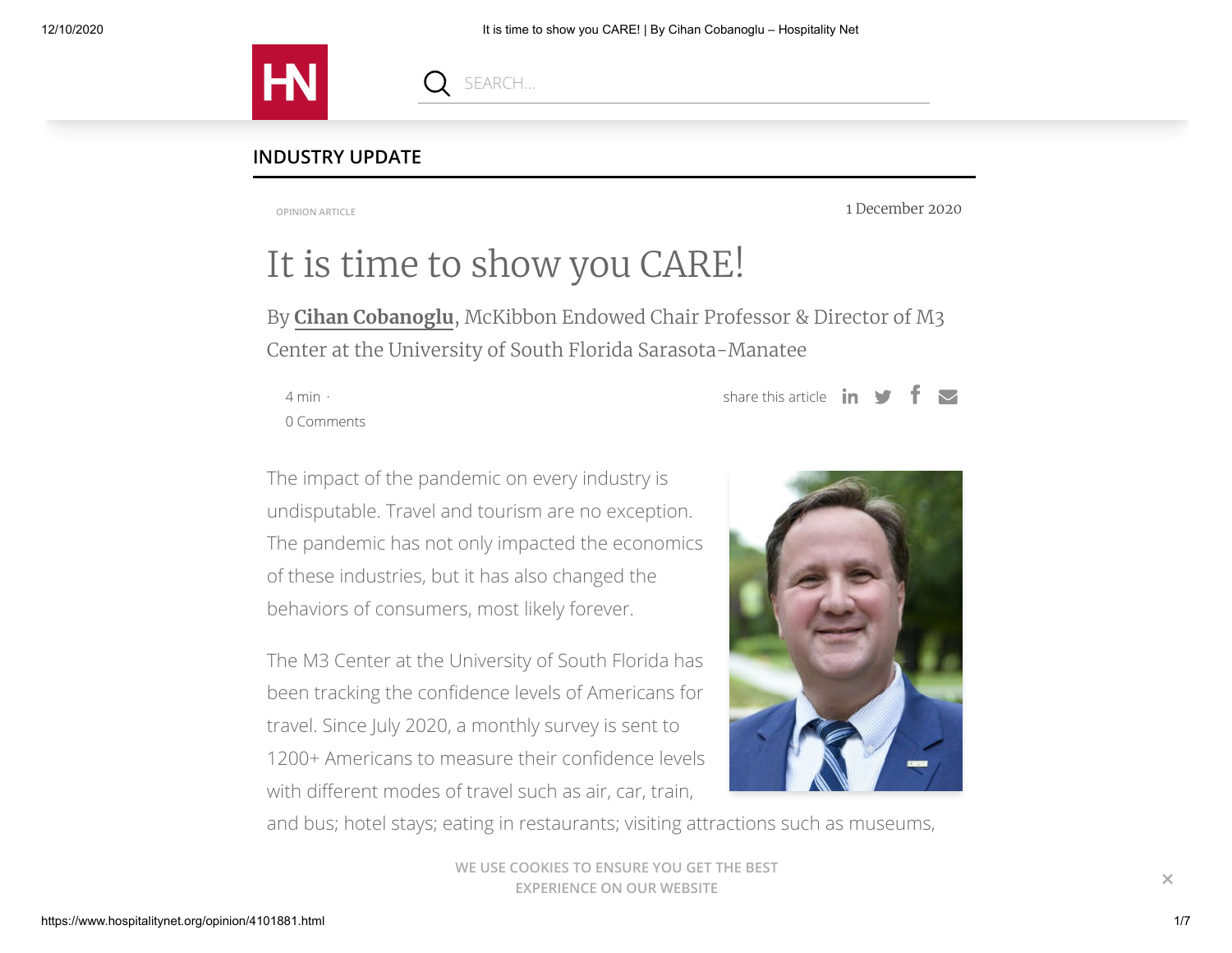

In addition to being asked about overall confidence levels, American travelers were also asked about individual confidence levels for each category. For example, under the air confidence level, they were asked to indicate their confidence levels with airline safety procedures, security checks, cleanliness of airplanes, and cleanliness of public restroom at airports.

The analysis of the American travel confidence data showed that travel confidence is the biggest predictor of travel consumption. When we compared the confidence levels of Americans for travel to the occupancy rates of hotels in the US, the number of domestic flights taken by Americans, and the number of visits to restaurants, museums, theaters, parks and attractions, we observed a positive correlation between them. The greater the confidence of the travelers, the more they consumer travel products.

Traveler confidence is impacted by variety of factors, including self-perception, attitudes towards life, perceived health risks and the way that companies respond to the pandemic. Even though travel companies may not control how confident travelers are, they can do several things to increase consumer confidence.

We have summarized this framework with *"CARE"* model. In this framework, we emphasize the importance of cleaning practices of all hospitality companies.

## C-Cleanliness and Contactless

**YOU MAY ALSO LIKE**

**WE USE COOKIES TO ENSURE YOU GET THE BEST EXPERIENCE ON OUR WEBSITE**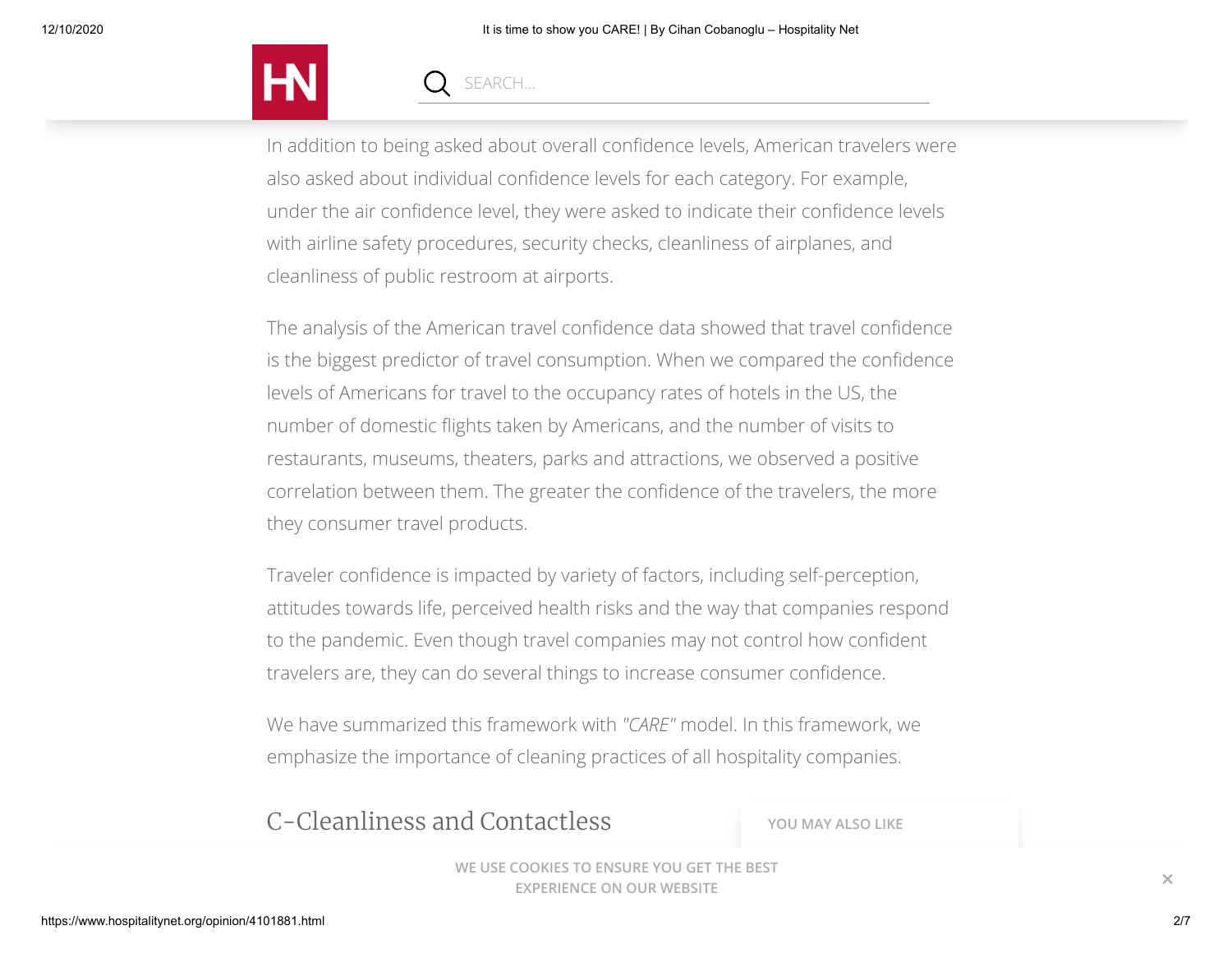

cleaning practices are among the most important in establishing trust for travelers. In the prepandemic worlds, hospitality companies used to perform cleaning duties discreetly. It was common to go to a hotel and see *"Do not enter! Restroom being cleaned"* sign. In this post-pandemic world, guests would like to see that all parts of the hotels, restaurants, theme parks, movie theaters are being cleaned publicly and visibly. We recommend that all travel companies alter their cleaning practices to show to the guests that they are done on a regular basis, more often than before and in front of guests' eyes.

Travel CEOs Urge Federal Action on [COVID-19](https://www.hospitalitynet.org/news/4099872.html) Testing

Future of [Hospitality](https://www.hospitalitynet.org/opinion/4099946.html)

Hotel Industry Urges Governors, Mayors To [Standardize](https://www.hospitalitynet.org/news/4099734.html) Face Coverings In Public Spaces In All 50 States

[view all](https://www.hospitalitynet.org/search.html?q=mlt:4101881)

In addition to increased and visible cleaning practices, we suggest that travel companies provide contactless options to their guests in handling the procedures of the business where applicable. For example, guests should be given an option to check in to a hotel with an app and unlock the room key with the same app. Some of these suggestions may require substantial infrastructure upgrades and investments. However, if the travel companies are due for system updates, there cannot be a better time now to justify these expenditures. Not all contactless options need to cost a lot of money. There are some low-expense solutions to provide contactless service. These include step'npull-like devices to allow the

> WE USE COOKIES TO ENSURE YOU GET THE BEST. **EXPERIENCE ON OUR WEBSITE**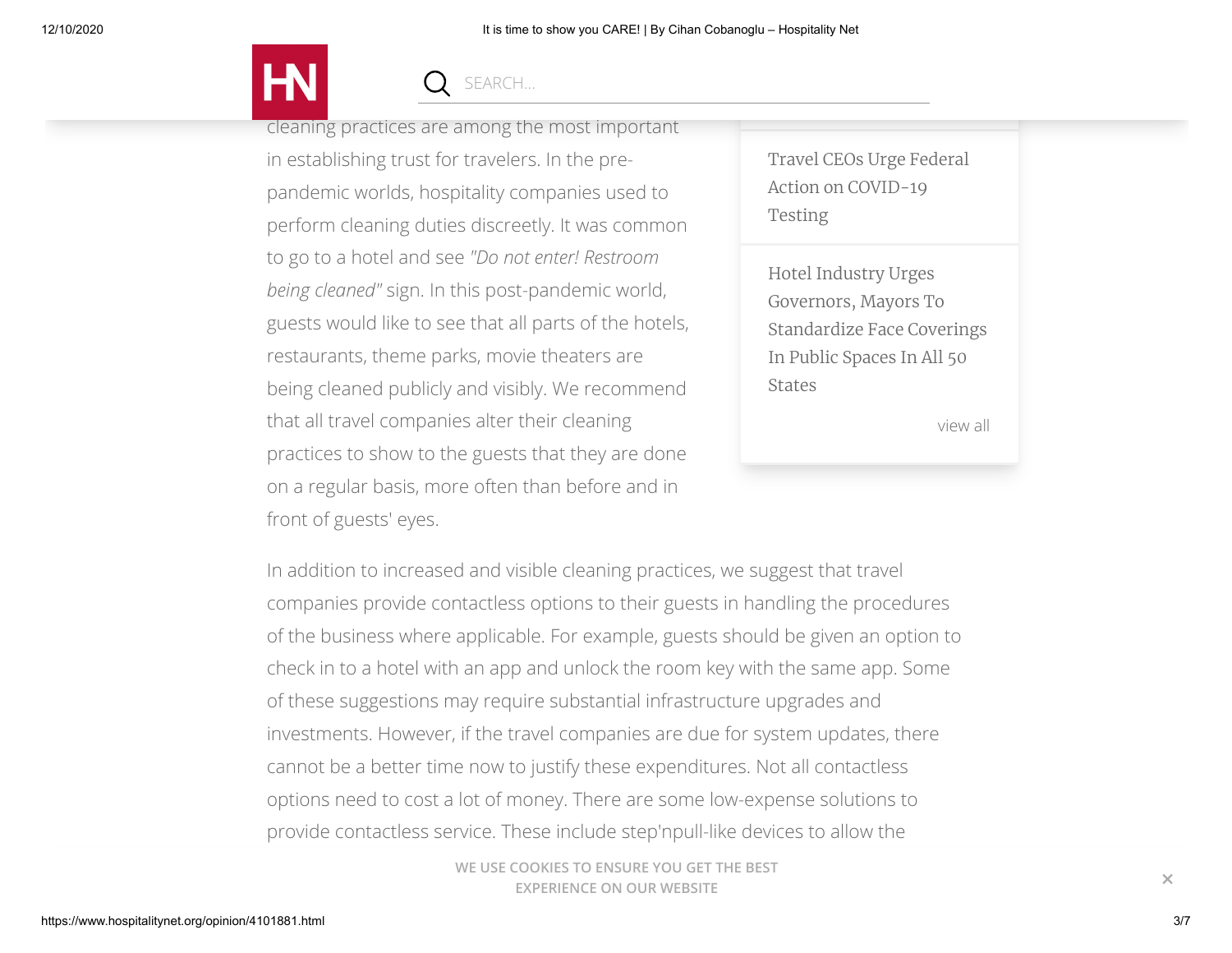

especially if the information presented is static and does not change often. There are many low-cost apps for smart phones that allow travel companies to provide their services contact free. These options should be evaluated and incorporated where available.

## A-Assurance

The letter *"A"* stands for Assurance. In addition to being clean and provide contactless options, companies should assure their guests and potential guests that they follow health authorities' guidelines strictly and highlight these practices in their marketing efforts and throughout the touch points. Two good examples of these efforts are [Norwegian Airlines](https://www.youtube.com/watch?v=QSvJZXnJHWc&feature=emb_logo) and [Kimpton Epic Miami hotels.](https://www.epichotel.com/event-space-miami/) In both cases, the companies highlight their increased and visible cleaning practices and their contactless options.

## R-Reinvention

The letter *"R"* stands for Reinvention. In the CARE framework, R stands for Reinvent. Travel companies should examine their business practices and reinvent ways of providing high quality of service to their guests. The key point is to provide as many options as possible to the guests. One good example to this point is Anna Maria Oyster Bar in Bradenton, Florida. It has turned the practice of clean hands into a show in which [it turns into a joyful event.](https://www.mysuncoast.com/2020/07/26/suncoast-restaurant-becomes-first-earn-covid-safety-award/?fbclid=IwAR27JcujOYzfxr4yFRRUlkpKwulBAK0mrDQBhirMc2IdH5QsE7Cm0u74bSg) In this restaurant a bell is rung every 30 minutes, and all servers in the restaurant stop what they do and sanitize their

> **WE USE COOKIES TO ENSURE YOU GET THE BEST EXPERIENCE ON OUR WEBSITE**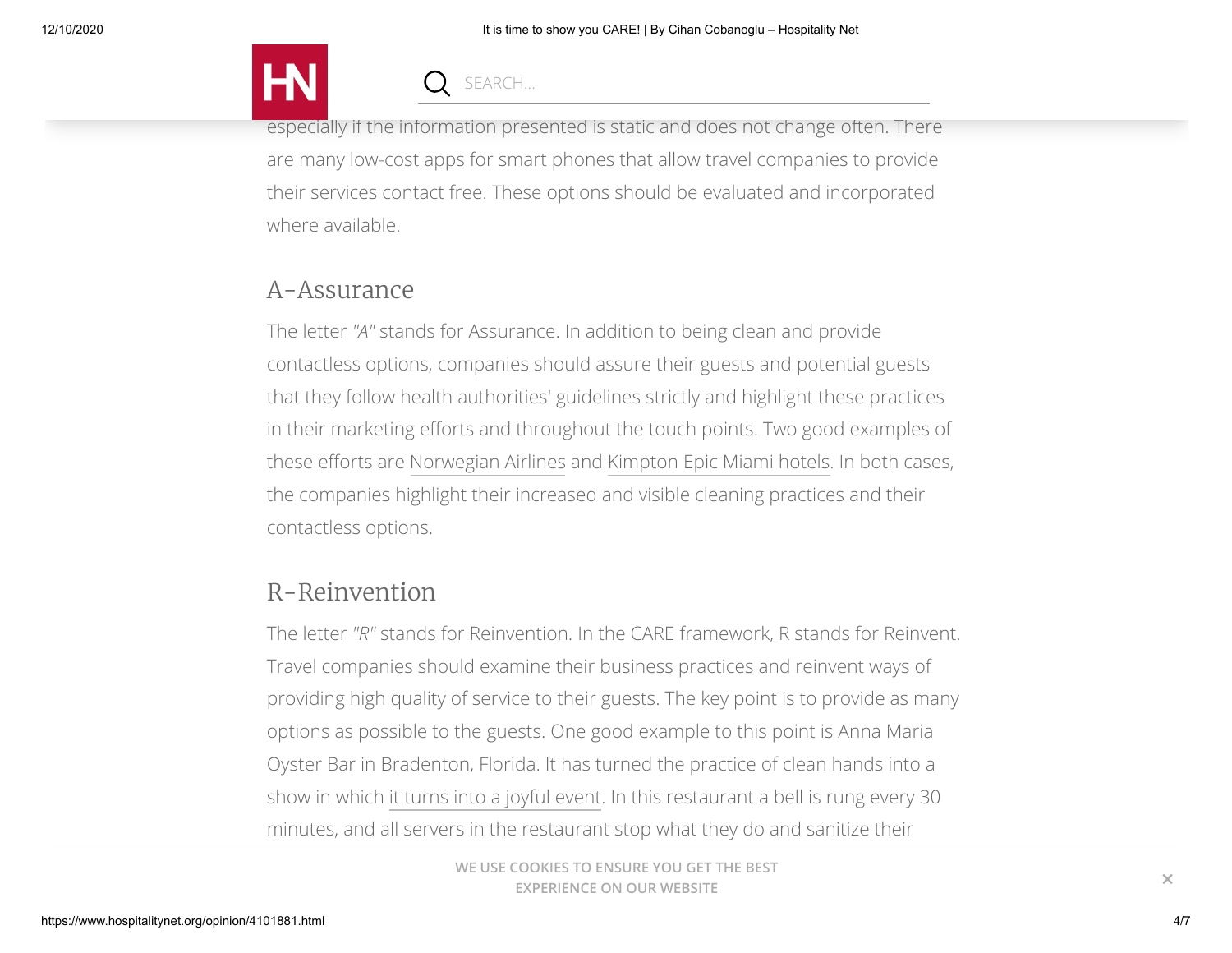

## E-Empathy

The final letter in CARE framework stands for Empathy. Going through these unprecedented times requires everyone to show more effort to understand the other party. Everyone has different fears and reactions in this pandemic. Showing empathy is a golden standard even during regular times, yet alone during this pandemic. Employers need to show empathy for employees, employees need to show it for guests and vice versa. Some best practices could be checking on the stakeholders more often than before, caring for the people who are infected with virus, establishing some funds to help the ones in need, and offering wellness and stress management programs. One great example of this is Tampa Bay Lightning. The team [pledged 500,000 meals t](https://www.nhl.com/lightning/news/tampa-bay-lightning-players-pledge-500000-meals-to-feeding-tampa-bay/c-316286336)o feeding Tampa Bay with their excess capacity in their kitchen due to reduced load. What a great way to show empathy to those who are in need.

<span id="page-4-0"></span>It is time now to show that you CARE!

## **Cihan Cobanoglu**

Dr. Cihan Cobanoglu is the McKibbon Endowed Chair Professor in the Muma College of

Business at the University of South Florida (USF), who also serves as the Director of the M3 **WE USE COOKIES TO ENSURE YOU GET THE BEST EXPERIENCE ON OUR WEBSITE**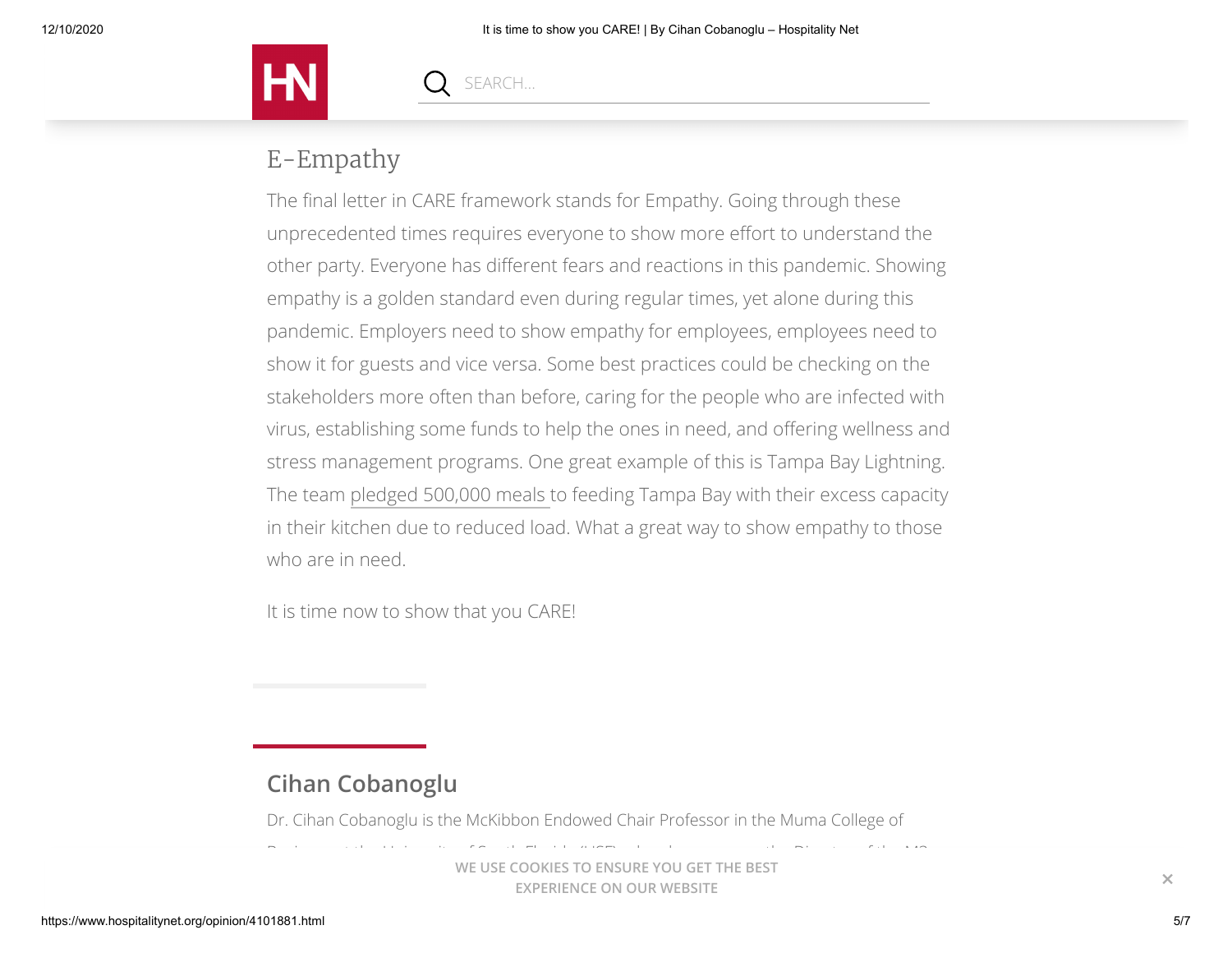

**[MORE FROM CIHAN COBANOGLU](https://www.hospitalitynet.org/author/148001262/cihan-cobanoglu.html)**

**CONTACT**

Cihan Cobanoglu

[Send email](mailto:cihan@cihan.org)

**[MORE FROM USF](https://www.hospitalitynet.org/organization/17014852/usf.html)**

#### **LATEST NEWS**

Technology in [Hospitality,](https://www.hospitalitynet.org/opinion/4102024.html) Evolution, Innovation and Guests. **OPINION ARTICLE**

SEARCH...

Kimpton Hotels & [Restaurants](https://www.hospitalitynet.org/announcement/41005632.html) Coming To Midtown Atlanta In 2022 **PIPELINE**

Hyatt Grows Boundless Portfolio of Lifestyle Brands in the Americas with New Hotel Openings and Strong [Development](https://www.hospitalitynet.org/news/4102045.html) Pipeline Slated Through 2021 **PRESS RELEASE**

Half of American Travelers Say They'll Take the [COVID-19](https://www.hospitalitynet.org/performance/4102044.html) Vaccine as Soon as Possible, While Others Will Wait to See If It Is Effective

> WE USE COOKIES TO ENSURE YOU GET THE BEST **EXPERIENCE ON OUR WEBSITE X**